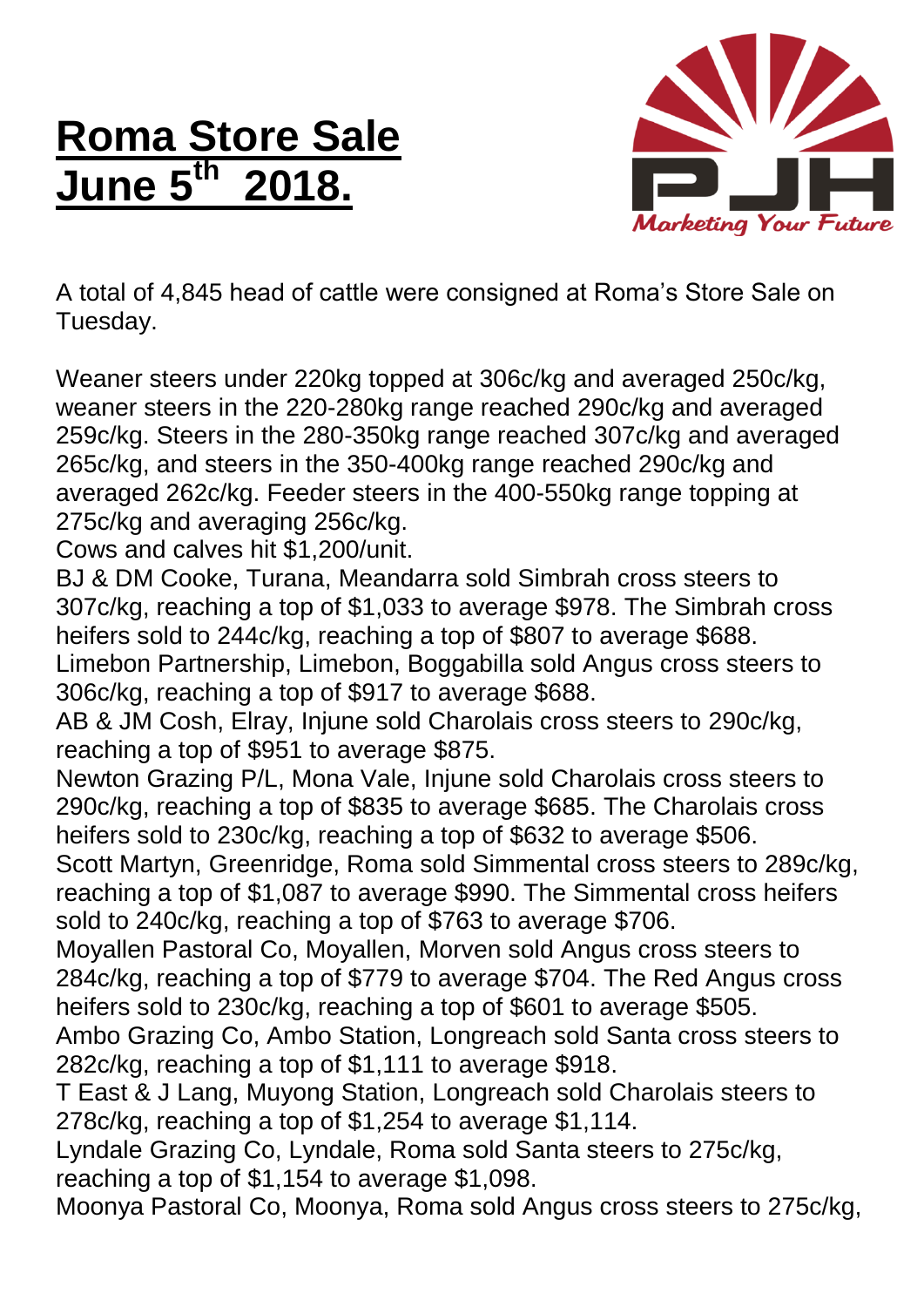reaching a top of \$729 to average \$695. The Angus cross heifers sold to 241c/kg, reaching a top of \$596 to average \$567.

G & G Burey, Springhill, Amby sold Charolais cross steers to 270c/kg, reaching a top of \$637 to average \$572. The Charolais cross heifers sold to 230c/kg, reaching a top of \$898 to average \$546.

Green Hills Cattle Co, Green Hills, Tambo sold Santa steers to 268c/kg, reaching a top of \$1,428 to average \$1,162.

WL & AM Ladbrook, El Dorado, Roma sold Murray Grey steers to 246c/kg, reaching a top of \$1,034 to average \$1,034. The Murray Grey heifers sold to 226c/kg, reaching a top of \$736 to average \$736.

Heifers under 220kg topped at 242c/kg and averaged 216c/kg, while heifers in the 220 – 280kg range topped at 244c/kg and averaged 228c/kg. Heifers in the 280-350kg range topped at 244c/kg, averaging 223c/kg. Heifers in the 350-450kg range topped at 238c/kg, averaging 215c/kg.

Bannerhawk Pty Ltd, Billabalong, Injune sold Droughtmaster cross heifers to 238c/kg, reaching a top of \$1,274 to average \$994.

BM & ND Bauer, Arlington, Augathella sold Simmental cross heifers to 238c/kg, reaching a top of \$720 to average \$645.

Cows in the 300-400kg range reached 164c/kg and averaged 125c/kg, while cows in the 400kg-500kg range reached 195c/kg and averaged 169c/kg. Cows over 500kg topped at 212c/kg, averaging 194c/kg.

PE & RE Cupitt, Claren Park, Augathella sold Santa cows to 199c/kg, reaching a top of \$1,171 to average \$850.

PN & SJ Fearon, Ivanhoe, Tambo sold Shorthorn cross cows to 198c/kg, reaching a top of \$1,244 to average \$1,146.

## *PJH sell 3 rd position next week. Please be aware that all cattle being sold must be accompanied by a National Cattle Health Declaration as well as NVD*

*. . .*